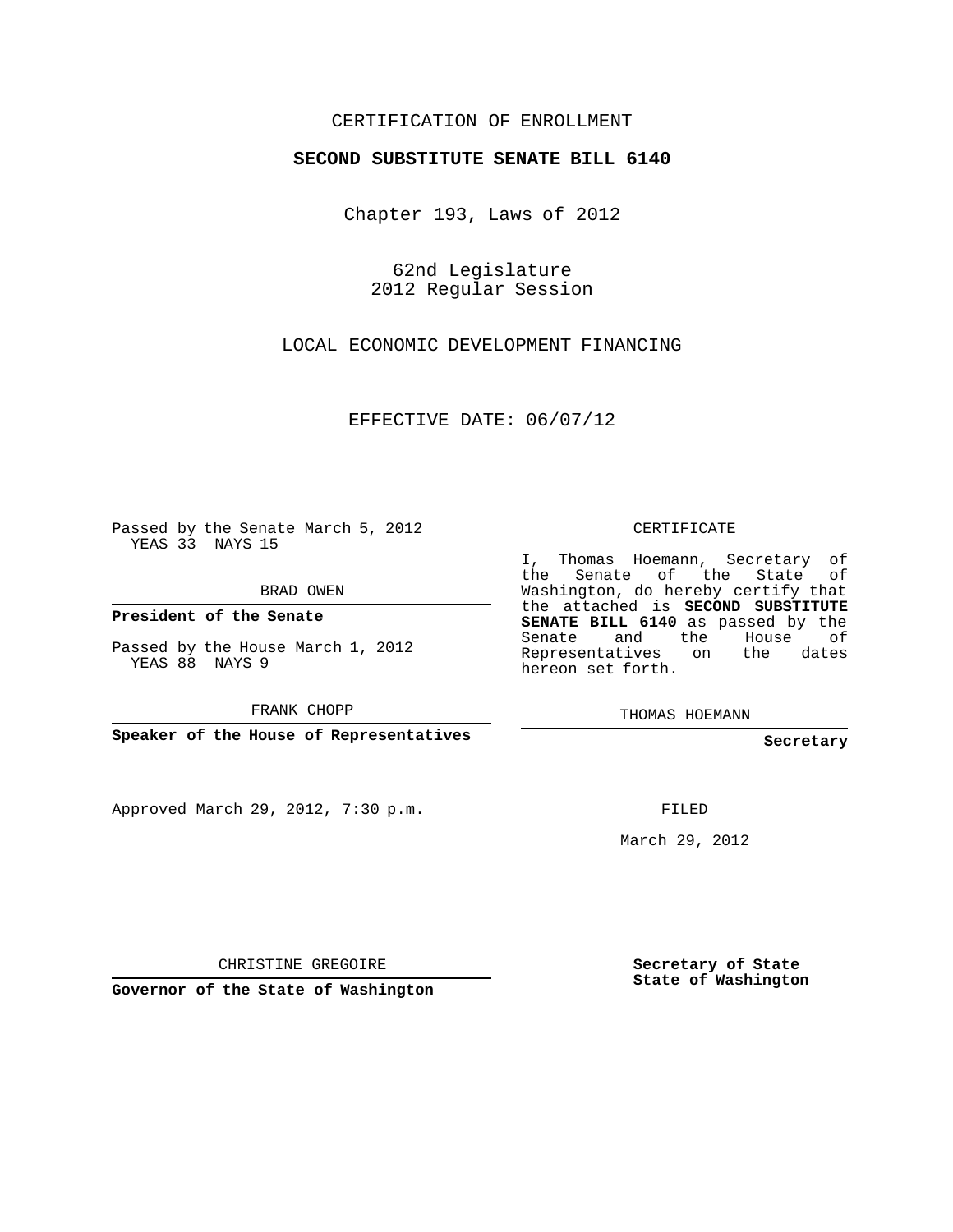## **SECOND SUBSTITUTE SENATE BILL 6140** \_\_\_\_\_\_\_\_\_\_\_\_\_\_\_\_\_\_\_\_\_\_\_\_\_\_\_\_\_\_\_\_\_\_\_\_\_\_\_\_\_\_\_\_\_

\_\_\_\_\_\_\_\_\_\_\_\_\_\_\_\_\_\_\_\_\_\_\_\_\_\_\_\_\_\_\_\_\_\_\_\_\_\_\_\_\_\_\_\_\_

AS AMENDED BY THE HOUSE

Passed Legislature - 2012 Regular Session

## **State of Washington 62nd Legislature 2012 Regular Session**

**By** Senate Ways & Means (originally sponsored by Senators Kilmer, Becker, King, Regala, Conway, Shin, and Chase)

READ FIRST TIME 02/07/12.

 AN ACT Relating to local economic development financing; adding a new chapter to Title 39 RCW; and prescribing penalties.

BE IT ENACTED BY THE LEGISLATURE OF THE STATE OF WASHINGTON:

 NEW SECTION. **Sec. 1.** (1) The legislature finds that the issuance of taxable nonrecourse revenue bonds by the Washington economic development finance authority has provided a number of Washington firms with the financing necessary to grow and create jobs. The legislature further finds that municipal authority to issue taxable nonrecourse revenue bonds does not exist and that authorizing the local issuance of taxable bonds for economic development purposes will increase local capacity to strengthen businesses and create jobs.

 (2) It is the purpose of this chapter to grant new authority for cities, counties, and port districts that created public corporations under chapter 39.84 RCW prior to 2012, in order to build on the expertise with tax-exempt nonrecourse revenue bond financing developed by these municipalities. Therefore, these municipalities are permitted to create local economic development finance authorities to act as a financial conduit that, without using state or local government funds or lending the credit of the state or local governments, can issue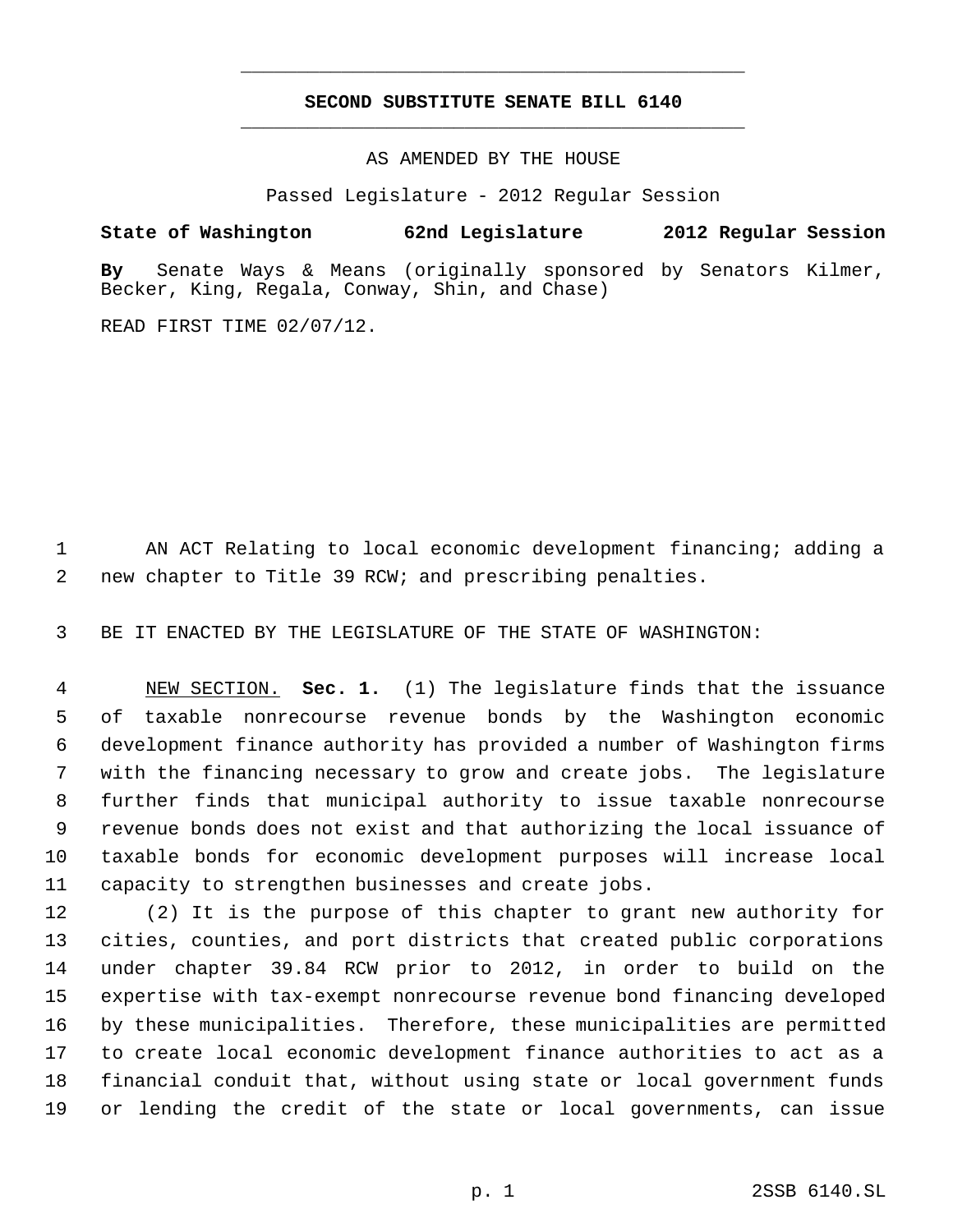taxable and nontaxable nonrecourse revenue bonds, and participate in federal, state, and local economic development programs to help facilitate access to needed capital by Washington businesses. It is also a primary purpose of this chapter to encourage the development of local innovative approaches to the problem of unmet capital needs. This chapter must be construed liberally to carry out its purposes and objectives.

 NEW SECTION. **Sec. 2.** The definitions in this section apply throughout this chapter unless the context clearly requires otherwise.

 (1) "Authority" means a local economic development finance authority created under this chapter. An authority is a public body within the meaning of RCW 39.53.010.

 (2) "Board of directors" means the board of directors of an authority.

 (3) "Bonds" means any bonds, notes, debentures, interim certificates, conditional sales or lease financing agreements, lines of credit, forward purchase agreements, investment agreements, and other banking or financial arrangements, guaranties, or other obligations issued by or entered into by the authority. Such bonds may be issued on either a tax-exempt or taxable basis.

 (4) "Borrower" means one or more public or private persons or entities acting as lessee, purchaser, mortgagor, or borrower who has obtained or is seeking to obtain financing either from an authority or from an eligible banking organization that has obtained or is seeking to obtain funds from the authority to finance a project. A borrower may include a party who transfers the right of use and occupancy to another party by lease, sublease, or otherwise, or a party who is seeking or has obtained a financial guaranty from the authority.

 (5) "Economic development activities" means activities related to: Manufacturing, processing, the commercialization of research, production, assembly, tooling, warehousing, exporting products made in Washington or services provided by Washington firms, airports, docks and wharves, mass commuting facilities, high-speed intercity rail facilities, public broadcasting, pollution control, solid waste disposal, federally qualified hazardous waste facilities, energy generating, conservation, or transmission facilities, sports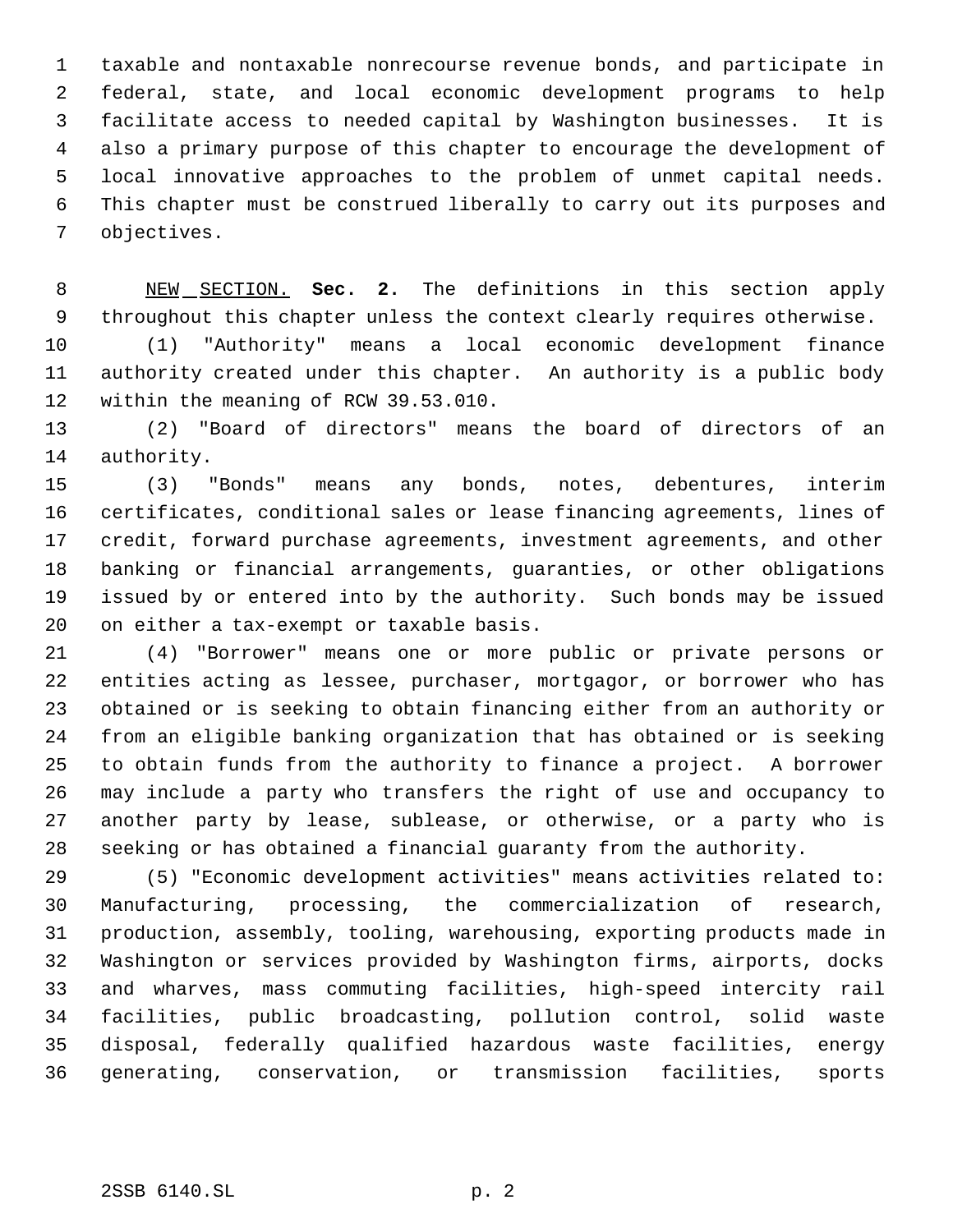facilities, industrial parks, and activities conducted within a federally designated enterprise or empowerment zone or geographic area of similar nature.

 (6) "Eligible banking organization" means any organization subject to regulation by the director of the department of financial institutions, any national bank, federal savings and loan association, and federal credit union located within this state.

 (7) "Eligible person" means an individual, partnership, corporation, or joint venture carrying on business, or proposing to carry on business, within the state and seeking financial assistance under this act.

 (8) "Financial assistance" means the infusion of capital to persons for use in the development and exploitation of specific inventions and products.

 (9) "Financing agreements" means, and includes without limitation, a contractual arrangement with an eligible person whereby an authority obtains rights from or in an invention or product or proceeds from an invention or product in exchange for the granting of financial and other assistance to the person.

 (10) "Financing document" means an instrument executed by an authority and one or more persons or entities pertaining to the issuance of or security for bonds, or the application of the proceeds of bonds or other funds of, or payable to, the authority. A financing document may include, but need not be limited to, a lease, installment sale agreement, conditional sale agreement, mortgage, loan agreement, trust agreement or indenture, security agreement, letter or line of credit, reimbursement agreement, insurance policy, guaranty agreement, or currency or interest rate swap agreement. A financing document also may be an agreement between the authority and an eligible banking organization which has agreed to make a loan to a borrower.

 (11) "Investment grade credit rating" means a rating of at least BBB- by standard & poor's, Baa3 by moody's investors service, or BBB-by fitch.

 (12) "Municipality" means a city, town, county, or port district of this state.

 (13) "Ordinance" means any appropriate method of taking official action or adopting a legislative decision by any municipality, whether known as a resolution, ordinance, or otherwise.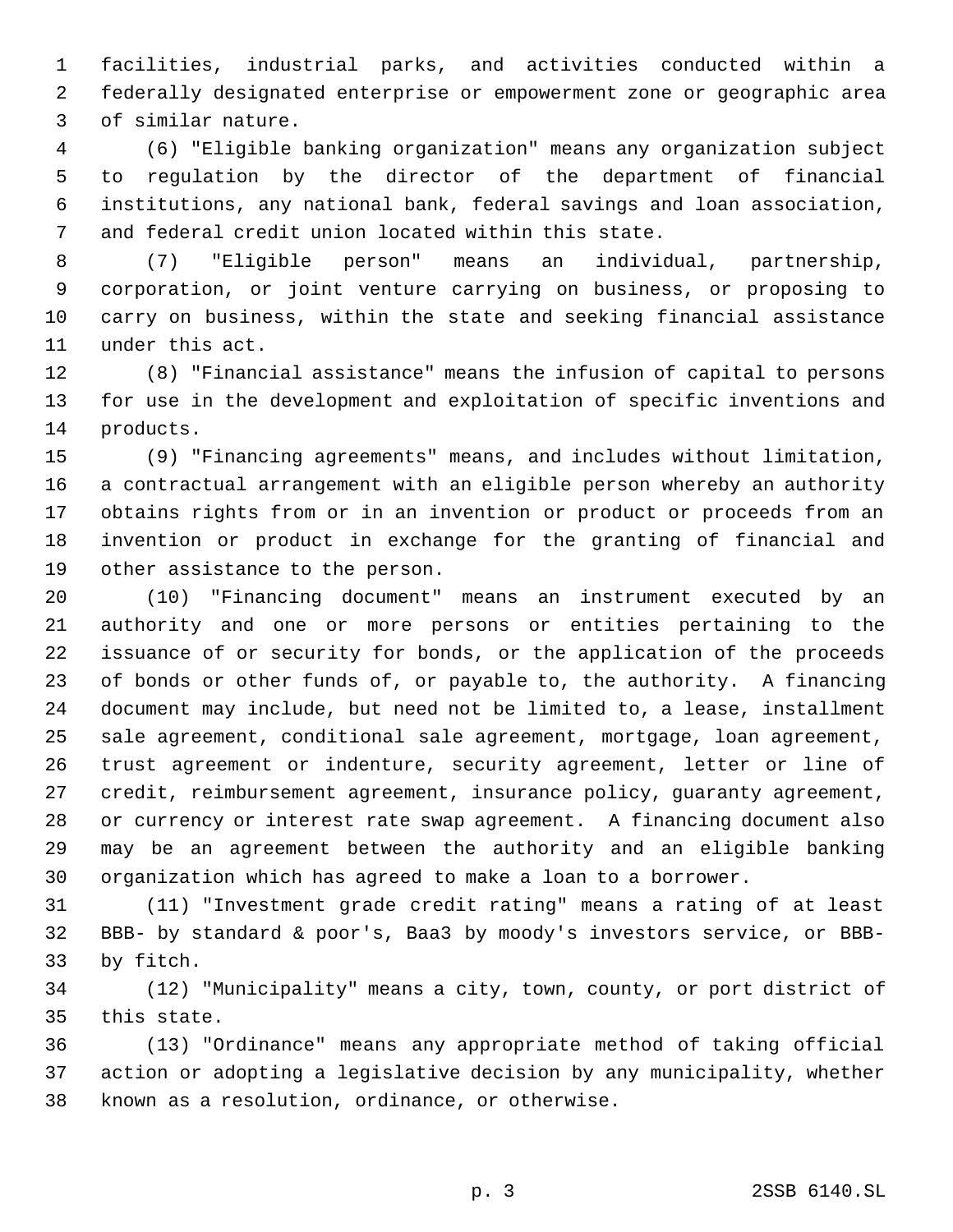(14) "Plan" means the general plan of economic development finance objectives developed and adopted by the authority, and updated from time to time, as required under RCW 43.163.090.

 (15) "Product" means a product, device, technique, or process that is or may be exploitable commercially. "Product" does not refer to pure research, but does apply to products, devices, techniques, or processes that have advanced beyond the theoretic stage and are readily capable of being, or have been, reduced to practice.

(16) "Project costs" means costs of:

 (a) Acquisition, lease, construction, reconstruction, remodeling, refurbishing, rehabilitation, extension, and enlargement of land, rights to land, buildings, structures, docks, wharves, fixtures, machinery, equipment, excavations, paving, landscaping, utilities, approaches, roadways and parking, handling and storage areas, and similar ancillary facilities, and any other real or personal property included in an economic development activity;

 (b) Architectural, engineering, consulting, accounting, and legal costs related directly to the development, financing, acquisition, lease, construction, reconstruction, remodeling, refurbishing, rehabilitation, extension, and enlargement of an activity included under subsection (5) of this section, including costs of studies assessing the feasibility of an economic development activity;

 (c) Finance costs, including the costs of credit enhancement and discounts, if any, the costs of issuing revenue bonds, and costs incurred in carrying out any financing document;

 (d) Start-up costs, working capital, capitalized research and development costs, capitalized interest during construction and during the eighteen months after estimated completion of construction, and capitalized debt service or repair and replacement or other appropriate reserves;

 (e) The refunding of any outstanding obligations incurred for any of the costs outlined in this subsection; and

 (f) Other costs incidental to any of the costs listed in this subsection.

 NEW SECTION. **Sec. 3.** (1) A municipality that formed a public corporation under chapter 39.84 RCW prior to January 1, 2012, may, if that public corporation is still in existence, enact an ordinance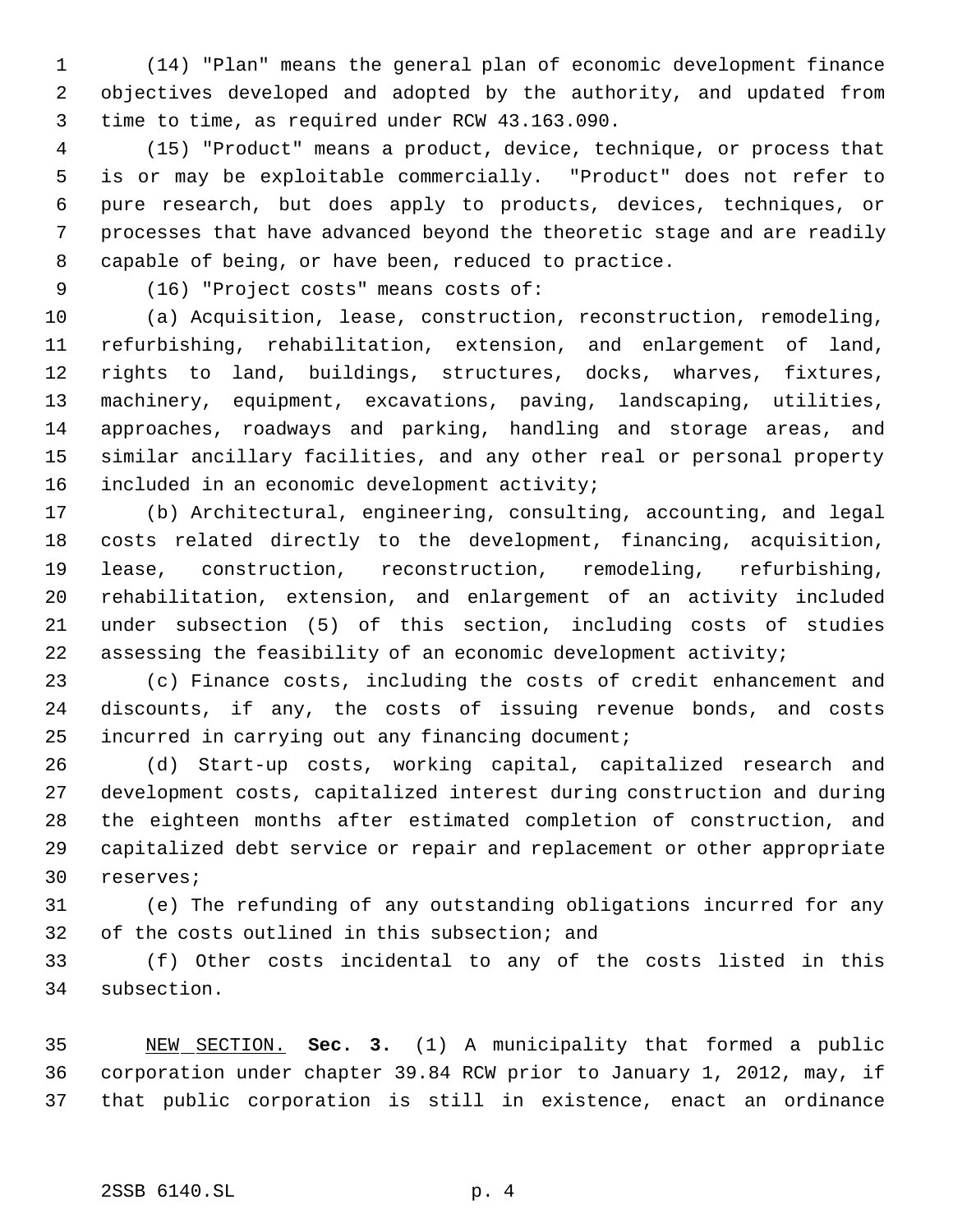creating an economic development finance authority for the purposes authorized in this chapter. The ordinance creating the authority must approve a charter for the authority containing such provisions as are authorized by and not in conflict with this chapter. Any charter issued under this chapter must contain in substance the limitations set forth in section 4 of this act. In any suit, action, or proceeding involving the validity or enforcement of or relating to any contract of the authority, the authority is conclusively presumed to be established and authorized to transact business and exercise its powers under this chapter upon proof of the adoption of the ordinance creating the authority by the governing body. A copy of the ordinance duly certified by the clerk of the governing body of the municipality is admissible in evidence in any suit, action, or proceeding.

 (2) An authority created by a municipality pursuant to this chapter may be dissolved by the municipality if: (a) The authority has no property to administer, other than funds or property, if any, to be 17 paid or transferred to the municipality by which it was established; and (b) all the authority's outstanding obligations have been satisfied. Such a dissolution must be accomplished by the governing body of the municipality adopting an ordinance providing for the dissolution.

 (3) The creating municipality may, at its discretion and at any time, alter or change the structure, organizational programs, or activities of an authority, including termination of the authority if contracts entered into by the authority are not impaired. Any net earnings of an authority, beyond those necessary for retirement of indebtedness incurred by it, do not inure to the benefit of any person other than the creating municipality. Upon dissolution of an authority, title to all property owned by the authority vests in the municipality.

 (4) The ordinance creating an authority must include provisions establishing a board of directors to govern the affairs of the authority, what constitutes a quorum of the board of directors, and how the authority must conduct its affairs.

 (5) For a period of ten years after any financing through an authority, it is illegal for a director, officer, agent, or employee of an authority to have, directly or indirectly, any financial interest in any property to be included in or any contract for property, services,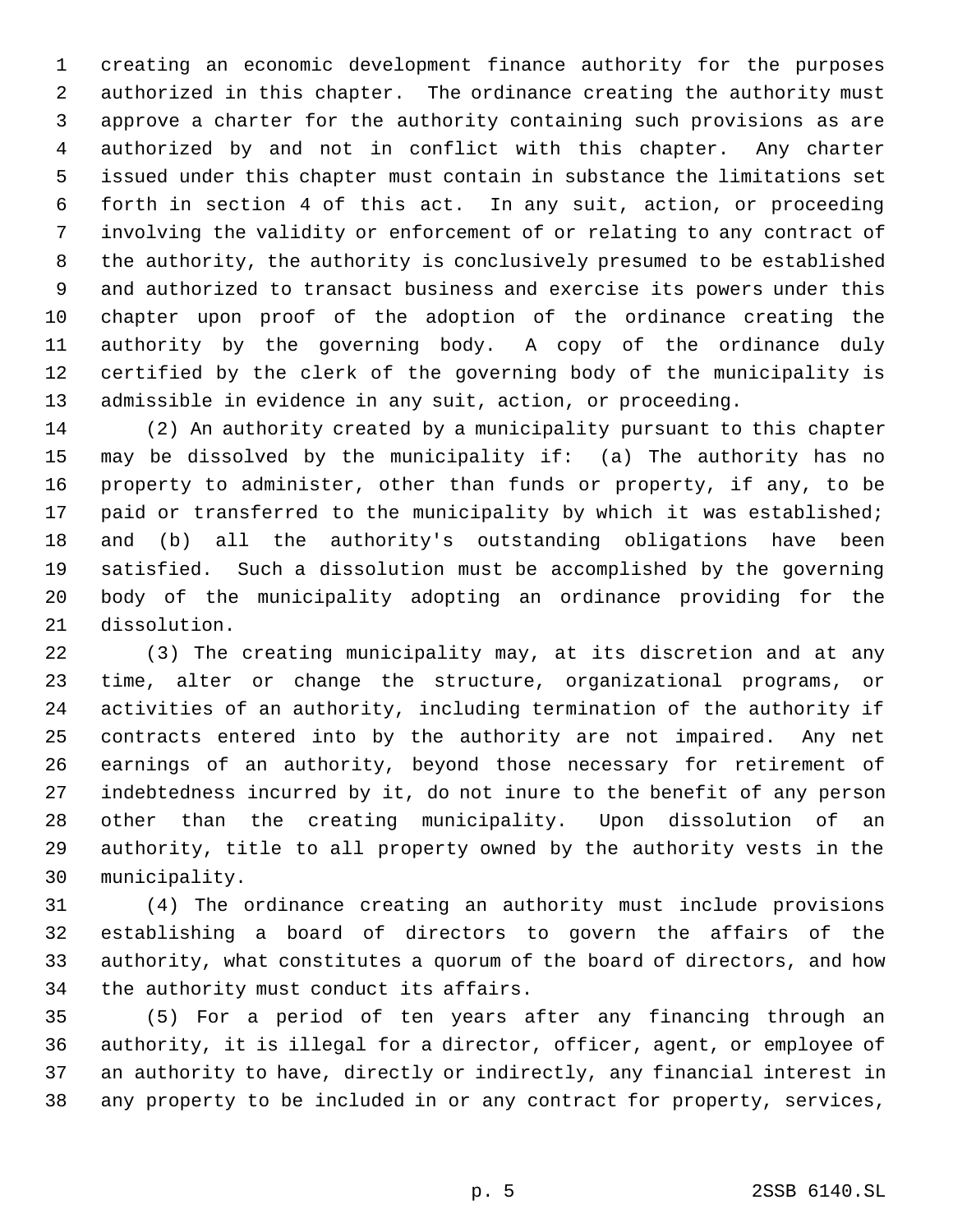or materials to be furnished or used in connection with any economic development activity financed through the authority. Violation of any provision of this section is a gross misdemeanor.

 (6) The finances of any authority are subject to examination by the state auditor's office pursuant to RCW 43.09.260.

 NEW SECTION. **Sec. 4.** (1) No municipality may give or lend any money or property in aid of an authority. The municipality that creates an authority must annually review any financial statements of the authority and at all times must have access to the books and records of the authority. No authority may issue revenue obligations under this chapter except upon the approval of both the municipality under the auspices of which it was created and the county, city, or town within whose planning jurisdiction the economic development activity to be financed lies. Upon receiving approval from these jurisdictions, an authority must, before bonds may be issued, obtain one of the following:

 (a) A letter of credit supporting the creditworthiness of the borrower from a bank with an investment grade credit rating;

 (b) Confirmation that the borrower has arranged for private placement of the bonds with an institutional investor; or

 (c) Confirmation that the borrower has an investment grade credit rating of their own.

 (2) An authority established under the terms of this chapter constitutes an authority and an instrumentality (within the meaning of those terms in the regulations of the United States treasury and the rulings of the internal revenue service prescribed pursuant to 26 U.S.C. Sec. 103 of the federal internal revenue code of 1986, as amended) may act on behalf of the municipality under whose auspices it is created for the specific public purposes authorized by this chapter. The authority is not a municipal corporation within the meaning of the state Constitution and the laws of the state, or a political subdivision within the meaning of the state Constitution and the laws of the state, including without limitation, Article VIII, section 7 of the Washington state Constitution. A municipality may not delegate to an authority any of the municipality's attributes of sovereignty including, without limitation, the power to tax, the power of eminent domain, and the police power.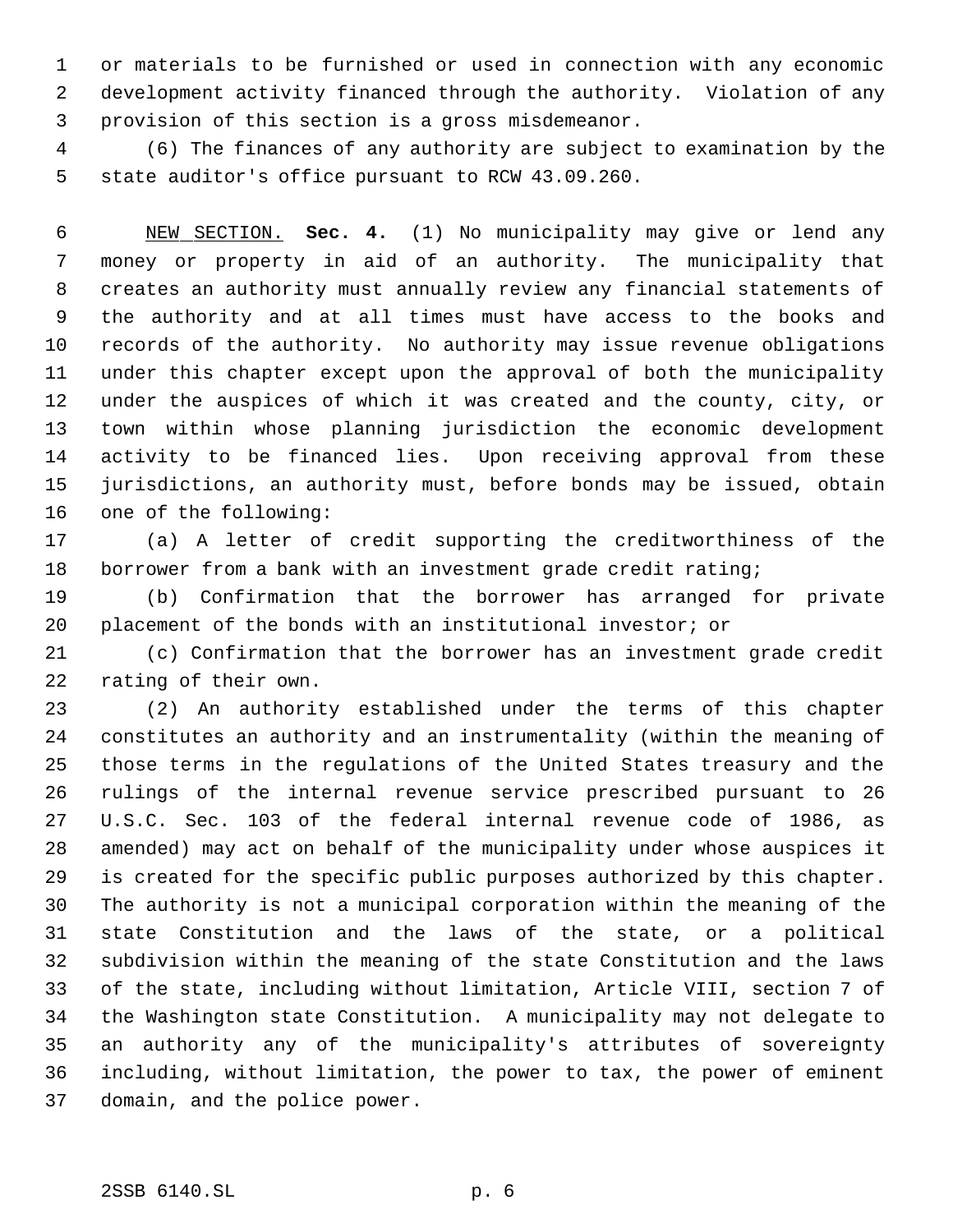NEW SECTION. **Sec. 5.** (1) An authority established pursuant to this chapter may develop and conduct a program or programs to provide nonrecourse revenue bond financing for the project costs for economic development activities.

 (2) An authority is authorized to participate fully in federal and other governmental economic development finance programs and to take such actions as are necessary and consistent with this chapter to secure the benefits of those programs and to meet their requirements.

 (3) An authority may develop and conduct a program that will stimulate and encourage the development of new products within Washington state by the infusion of financial aid for invention and innovation in situations in which the financial aid would not otherwise be reasonably available from commercial sources. The authority is authorized to provide nonrecourse revenue bond financing for this program.

 (a) For the purposes of this program, the authority has the following powers and duties:

 (i) To enter into financing agreements with eligible persons doing business in Washington state, upon terms and on conditions consistent with the purposes of this chapter, for the advancement of financial and other assistance to the persons for the development of specific products, procedures, and techniques, to be developed and produced in this state, and to condition the agreements upon contractual assurances that the benefits of increasing or maintaining employment and tax revenues remain in this state and accrue to it;

 (ii) Own, possess, and take license in patents, copyrights, and proprietary processes and negotiate and enter into contracts and establish charges for the use of the patents, copyrights, and proprietary processes when the patents and licenses for products result from assistance provided by the authority;

 (iii) Negotiate royalty payments to the authority on patents and licenses for products arising as a result of assistance provided by the authority;

 (iv) Negotiate and enter into other types of contracts with eligible persons that assure that public benefits will result from the provision of services by the authority; provided that the contracts are consistent with the state Constitution;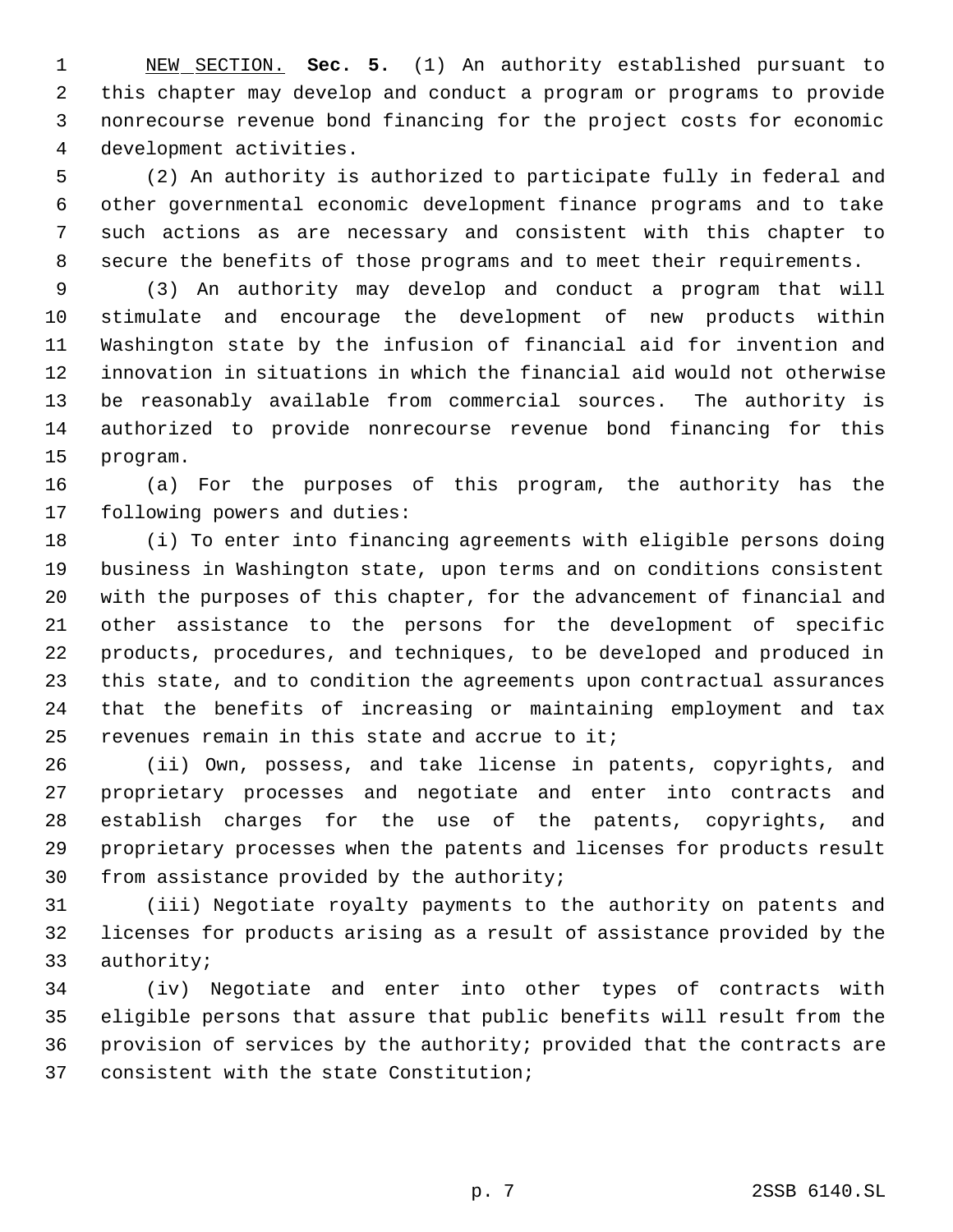(v) Encourage and provide technical assistance to eligible persons in the process of developing new products;

 (vi) Refer eligible persons to researchers or laboratories for the purpose of testing and evaluating new products, processes, or innovations; and

 (vii) To the extent permitted under its contract with eligible persons, to consent to a termination, modification, forgiveness, or other change of a term of a contractual right, payment, royalty, contract, or agreement of any kind to which the authority is a party.

 (b) Eligible persons seeking financial and other assistance under this program must forward an application, together with an application fee prescribed by rule, to the authority. An investigation and report concerning the advisability of approving an application for assistance must be completed by the staff of the authority. The investigation and report may include, but is not limited to, facts about the company under consideration as its history, wage standards, job opportunities, stability of employment, past and present financial condition and structure, pro forma income statements, present and future markets and prospects, integrity of management as well as the feasibility of the proposed product and invention to be granted financial assistance, including the state of development of the product as well as the likelihood of its commercial feasibility. After receipt and consideration of the report set out in this subsection and after other action as is deemed appropriate, the application must be approved or denied by the authority. The applicant must be promptly notified of action by the authority.

 (4) An authority may receive no appropriation of state funds. The department of commerce and the Washington economic development finance authority may assist a local economic development finance authority in organizing itself and in designing programs.

 (5) An authority may use any funds legally available to it for any purpose specifically authorized by this chapter, or for otherwise improving economic development by assisting businesses and farm enterprises that do not have access to capital at terms and rates comparable to large corporations due to the location of the business, the size of the business, the lack of financial expertise, or other appropriate reasons.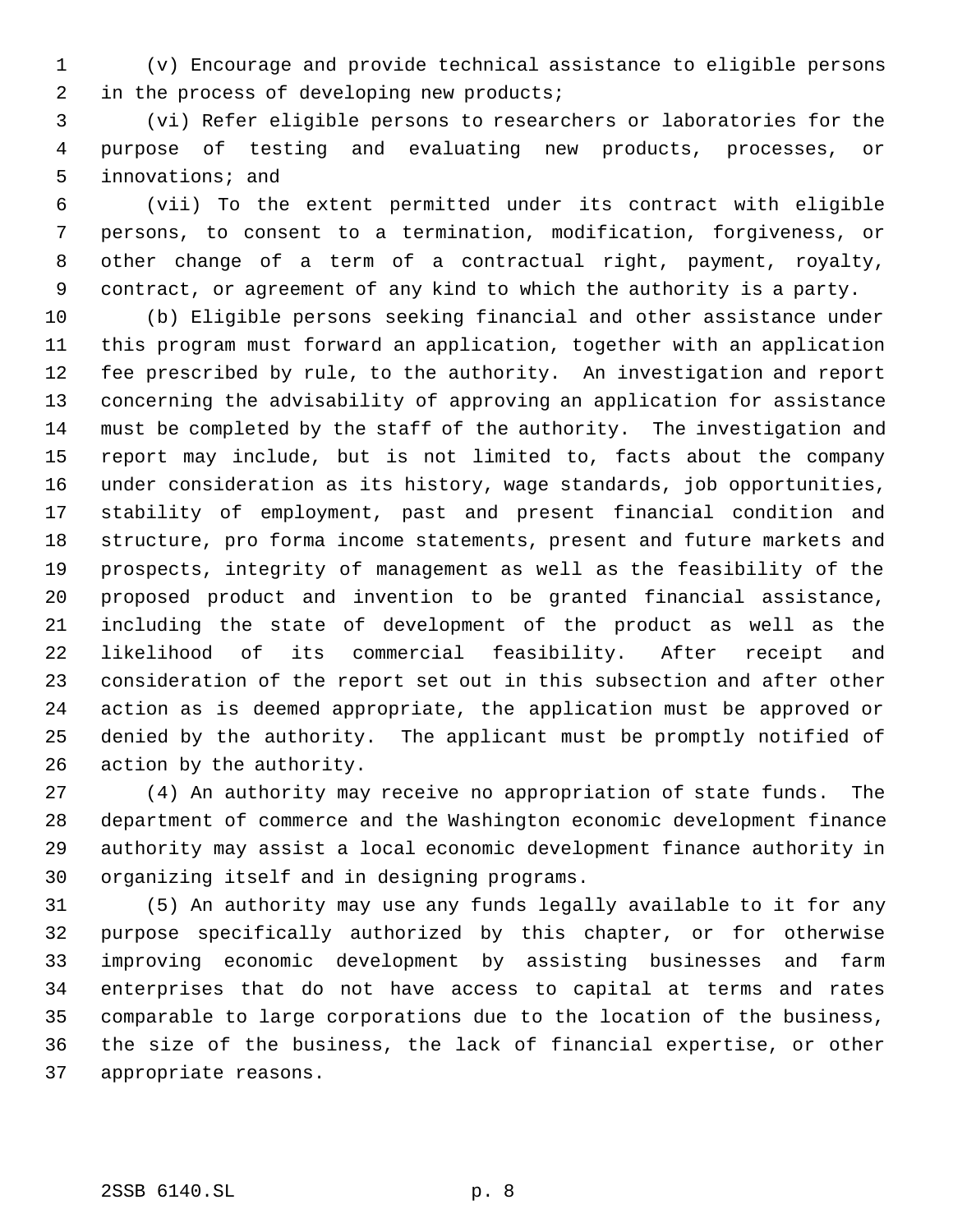(6) An authority must coordinate its activities with those, including bond issuance activities, of the creating municipality and the public corporation created under chapter 39.84 RCW by the creating municipality.

 NEW SECTION. **Sec. 6.** (1) An authority established pursuant to this chapter must adopt general operating procedures for the authority. The authority must also adopt operating procedures for individual programs as they are developed for obtaining funds and for providing funds to borrowers. These operating procedures must be adopted by resolution prior to the authority operating the applicable programs.

 (2) The operating procedures must include, but are not limited to: (a) Appropriate standards for securing loans and other financing 13 the authority provides to borrowers, such as guarantees or collateral; and

(b) Strict standards for providing financing to borrowers, such as:

 (i) The borrower is a responsible party with a high probability of being able to repay the financing provided by the authority;

 (ii) The financing is reasonably expected to benefit the creating municipality by enabling a borrower to increase or maintain jobs or 20 capital in the municipality;

 (iii) The borrowers with the greatest needs or that provide the most public benefit are given higher priority by the authority; and

 (iv) The financing is consistent with any plan adopted by the authority under the provisions of section 7 of this act.

 NEW SECTION. **Sec. 7.** (1) Any authority established pursuant to this chapter must adopt a general plan of economic development finance objectives to be implemented by the authority during the period of the plan. The authority may exercise the powers authorized under this chapter prior to the adoption of the initial plan. In developing the plan, the authority must consider and set objectives for:

(a) Employment generation associated with the authority's programs;

 (b) The application of funds to economic sectors and economic development activity evidencing need for improved access to capital markets and funding resources;

(c) Eligibility criteria for participants in authority programs;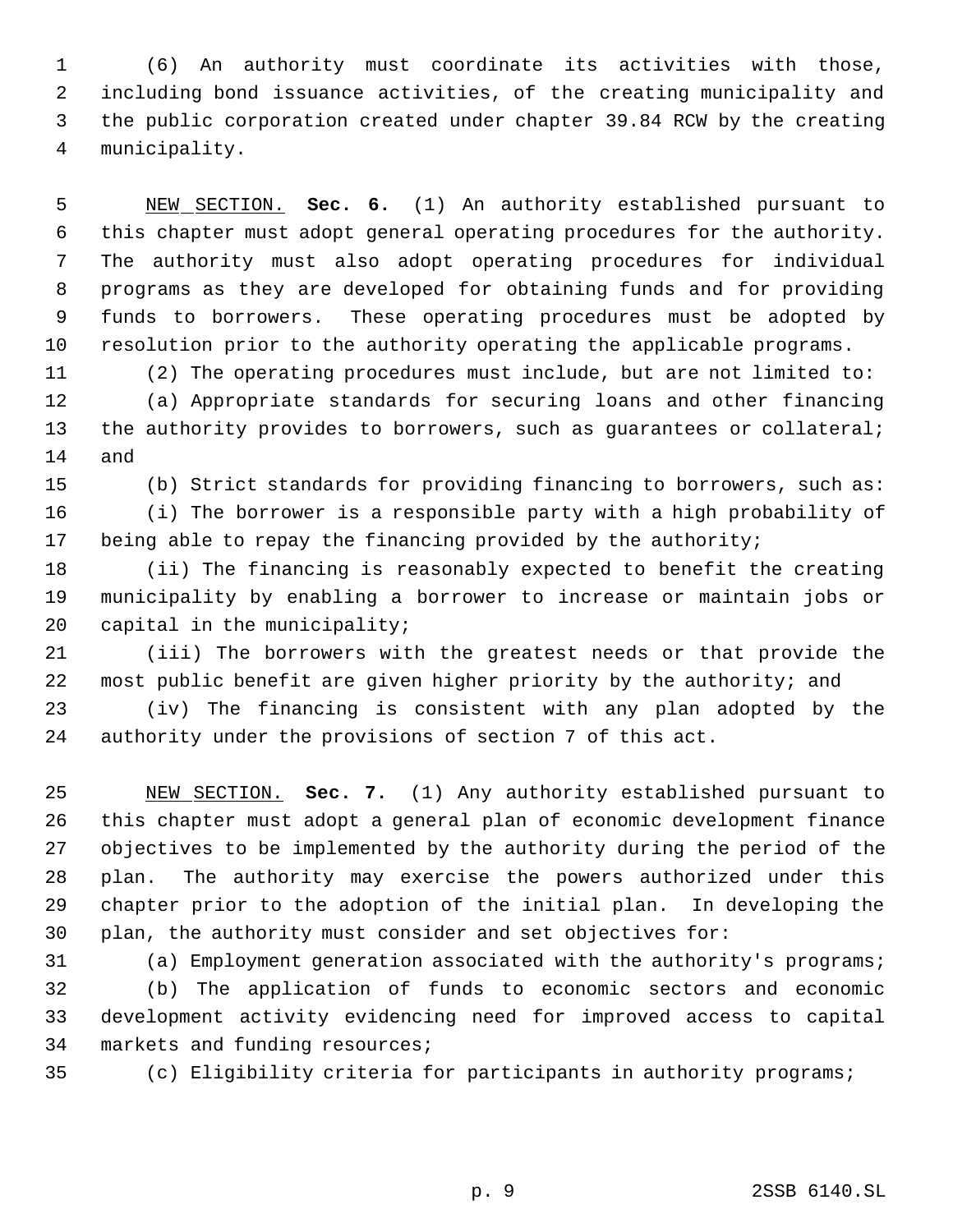(d) The use of funds and resources available from or through federal, state, local, and private sources and programs;

 (e) New programs which serve a targeted need for financing assistance within the purposes of this chapter; and

 (f) Opportunities to improve capital access as evidenced by programs existent in other localities or as they are made possible by results of private capital market circumstances.

 (2) Upon adoption of the general plan the authority must conduct its programs in observance of the objectives established in the plan. The authority may periodically update the plan as determined necessary by the authority.

 NEW SECTION. **Sec. 8.** In addition to carrying out the economic development finance activities and programs specifically authorized in this chapter, an authority may:

(1) Maintain an office or offices;

(2) Sue and be sued in its own name, and plead and be impleaded;

 (3) Engage consultants, agents, attorneys, and advisers, contract with federal, state, and local governmental entities for services, and hire such employees, agents, and other personnel as the authority deems necessary, useful, or convenient to accomplish its purposes;

 (4) Make and execute all manner of contracts, agreements and instruments, and financing documents with public and private parties as the authority deems necessary, useful, or convenient to accomplish its purposes;

 (5) Acquire and hold real or personal property, or any interest therein, in the name of the authority, and to sell, assign, lease, encumber, mortgage, or otherwise dispose of the same in such manner as the authority deems necessary, useful, or convenient to accomplish its purposes;

 (6) Open and maintain accounts in qualified public depositaries and otherwise provide for the investment of any funds not required for immediate disbursement, and provide for the selection of investments;

 (7) Appear in its own behalf before boards, commissions, 34 departments, or agencies of federal, state, or local government;

 (8) Procure such insurance in such amounts and from such insurers as the authority deems desirable including, but not limited to,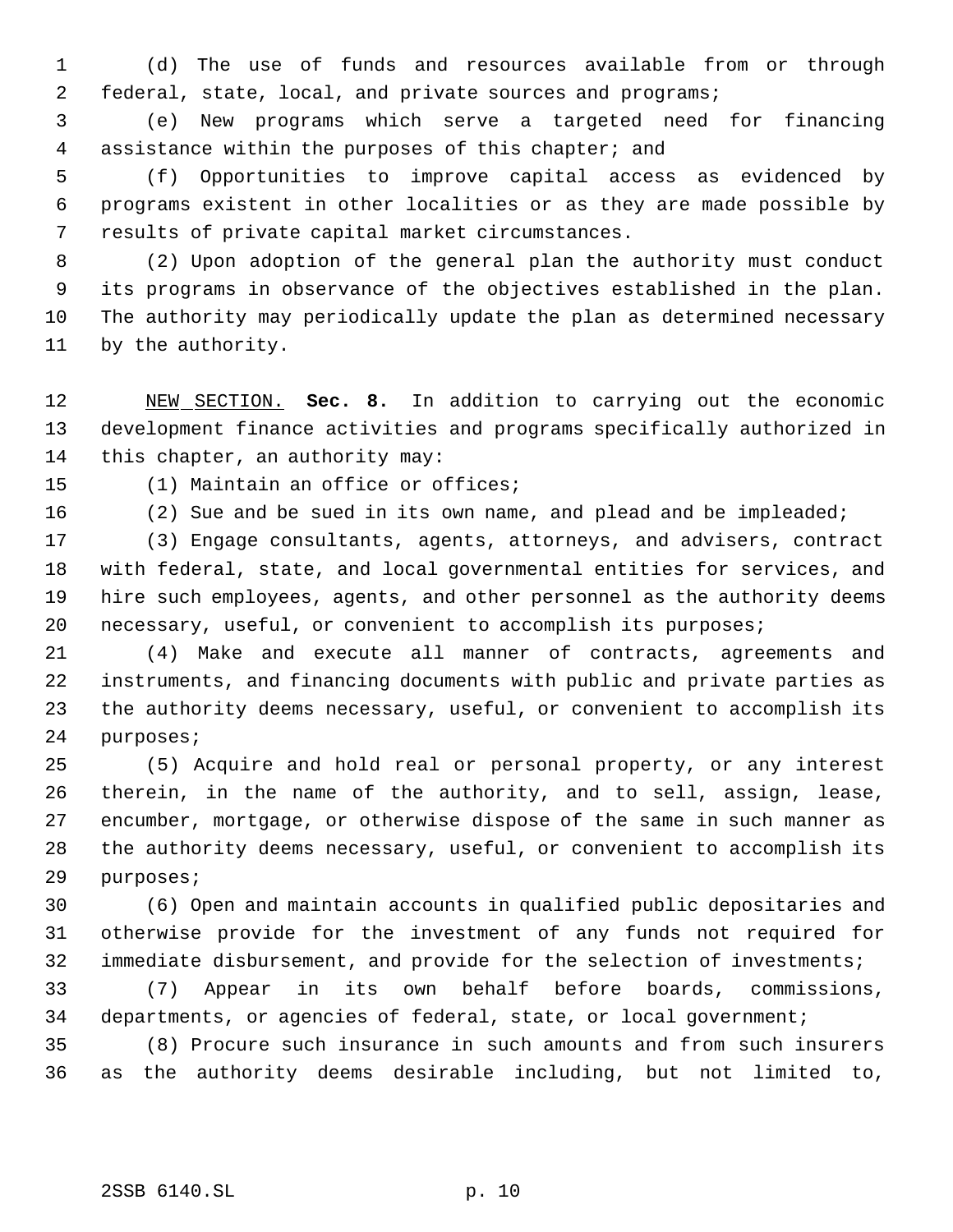insurance against any loss or damage to its property or other assets, public liability insurance for injuries to persons or property, and directors and officers liability insurance;

 (9) Apply for and accept subventions, grants, loans, advances, and contributions from any source of money, property, labor, or other things of value, to be held, used, and applied as the authority deems necessary, useful, or convenient to accomplish its purposes;

 (10) Establish guidelines for the participation by eligible banking organizations in programs conducted by the authority under this chapter;

 (11) Act as an agent, by agreement, for federal, state, or local governmental entities to carry out the programs authorized in this chapter;

 (12) Establish, revise, and collect such fees and charges as the authority deems necessary, useful, or convenient to accomplish its purposes;

 (13) Make such expenditures as are appropriate for paying the administrative costs and expenses of the authority in carrying out the provisions of this chapter;

 (14) Establish such reserves and special funds, and controls on deposits to and disbursements from them, as the authority deems necessary, useful, or convenient to accomplish its purposes;

 (15) Prepare, publish, and distribute, with or without charge, such studies, reports, bulletins, and other material as the authority deems necessary, useful, or convenient to accomplish its purposes;

 (16) Delegate any of its powers and duties if consistent with the purposes of this chapter;

 (17) Adopt rules concerning its exercise of the powers authorized by this chapter; and

 (18) Exercise any other power the authority deems necessary, useful, or convenient to accomplish its purposes and exercise the powers expressly granted in this chapter.

 NEW SECTION. **Sec. 9.** Notwithstanding any other provision of this chapter, an authority may not:

 (1) Give any municipal or state money or property or loan any municipal or state money or credit to or in aid of any individual,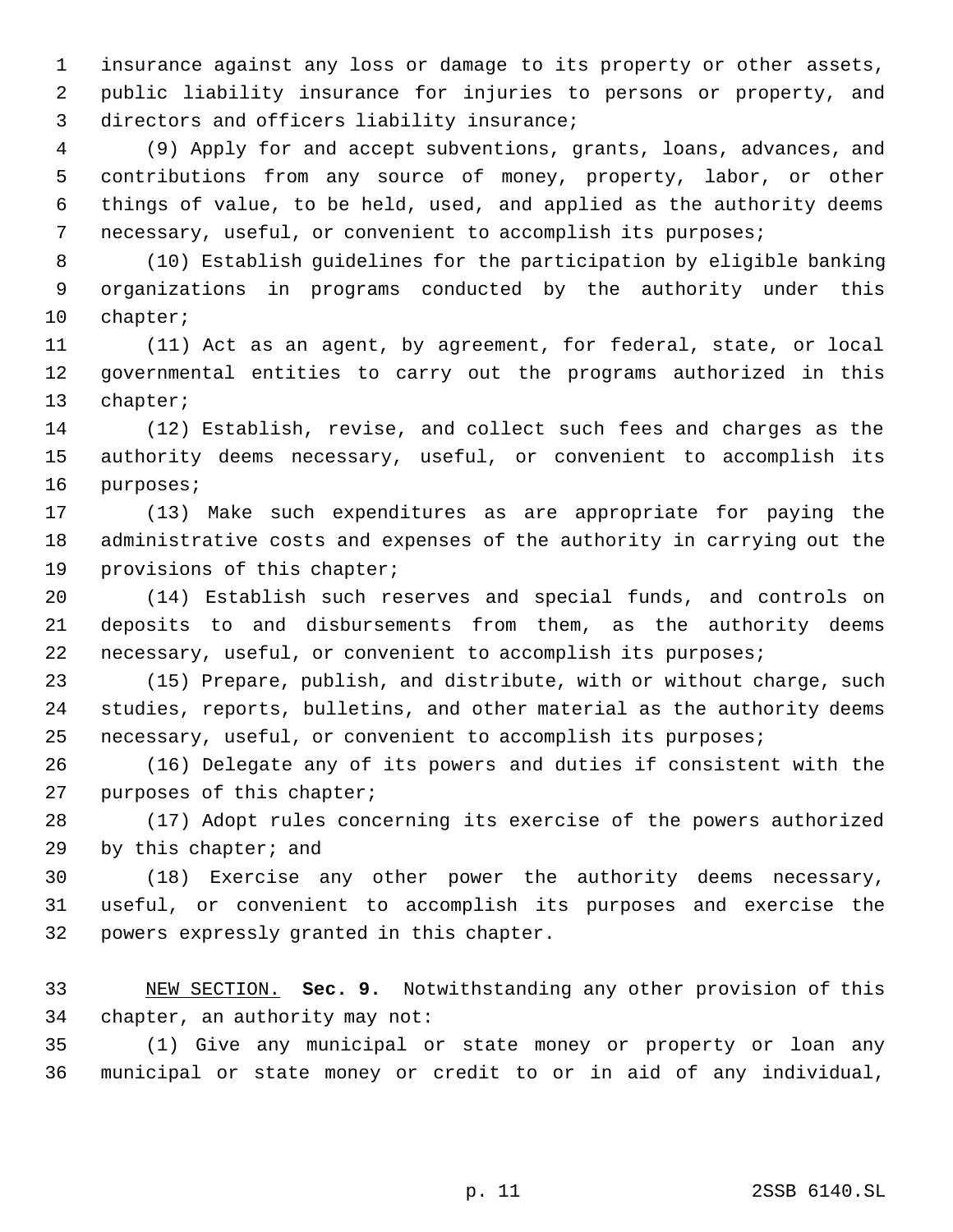association, company, or corporation, or become directly or indirectly the owner of any stock in or bonds of any association, company, or corporation;

 (2) Issue bills of credit or accept deposits of money for time or demand deposit, administer trusts, engage in any form or manner in, or in the conduct of, any private or commercial banking business, or act as a savings bank or savings and loan association other than as 8 provided in this chapter;

 (3) Be or constitute a bank or trust company within the jurisdiction or under the control of the director of financial institutions, the comptroller of the currency of the United States of 12 America, or the treasury department thereof;

 (4) Be or constitute a bank, broker, or dealer in securities within the meaning of, or subject to the provisions of, any securities, securities exchange, or securities dealers' law of the United States of America or the state;

 (5) Engage in the financing of housing as provided for in chapter 43.180 RCW;

 (6) Engage in the financing of health care facilities as provided for in chapter 70.37 RCW;

 (7) Engage in financing higher education facilities as provided for in chapter 28B.07 RCW; or

 (8) Exercise any of the powers authorized in this chapter or issue any revenue bonds with respect to any economic development activity unless the economic development activity is located wholly within the boundaries of the municipality under whose auspices the authority is created or unless the economic development activity comprises energy facilities or solid waste disposal facilities which provide energy for or dispose of solid waste from the municipality or the residents thereof.

 NEW SECTION. **Sec. 10.** (1) An authority may issue its nonrecourse revenue bonds in order to obtain the funds to carry out the programs authorized in this chapter. The bonds must be special obligations of the authority, payable solely out of the special fund or funds established by the authority for their repayment.

 (2) Any bonds issued under this chapter may be secured by a financing document between the authority and the purchasers or owners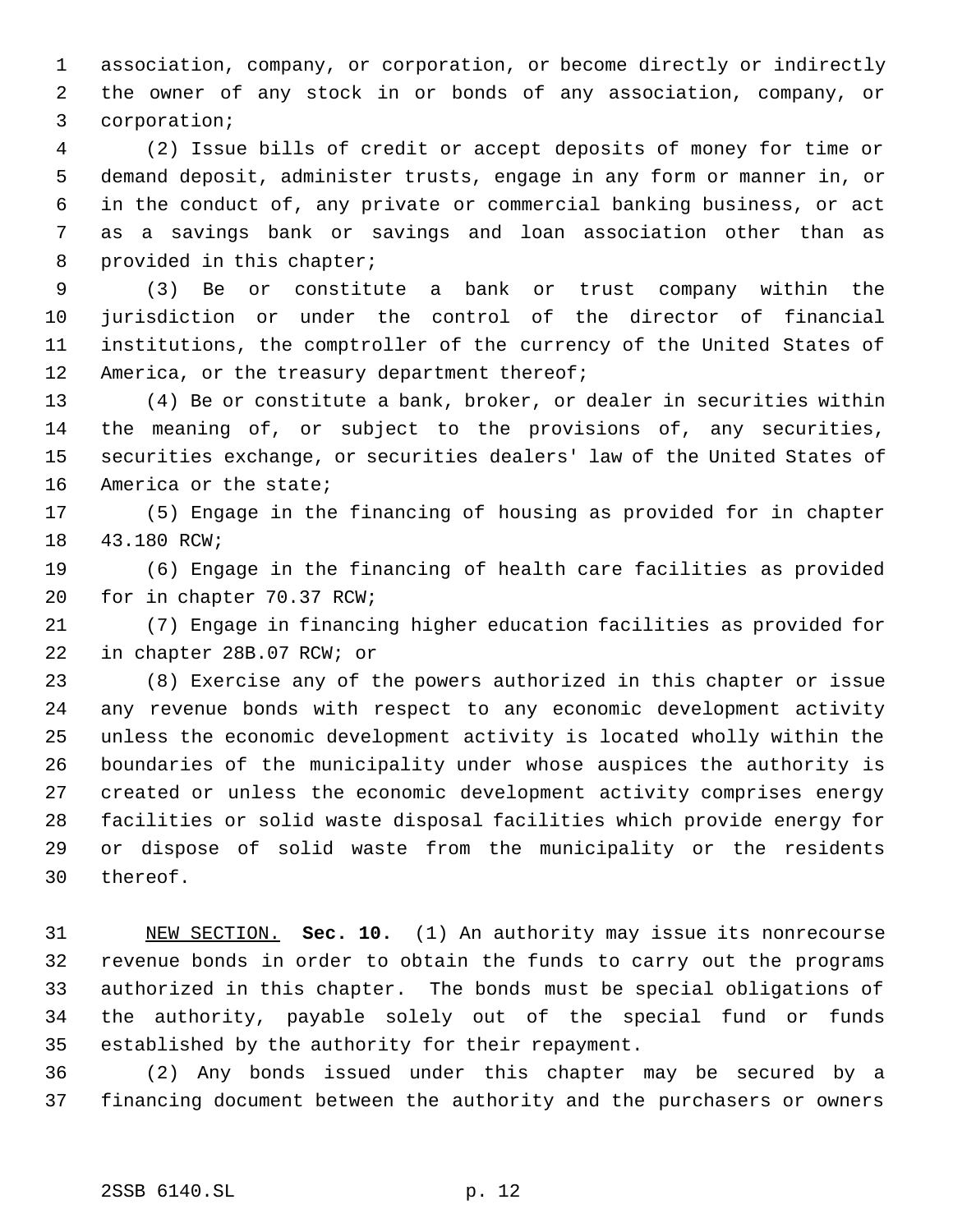of such bonds or between the authority and a corporate trustee, which may be any trust company or bank having the powers of a trust company within or without the state.

 (a) The financing document may pledge or assign, in whole or in part, the revenues and funds held or to be received by the authority, any present or future contract or other rights to receive the same, and the proceeds thereof.

 (b) The financing document may contain such provisions for protecting and enforcing the rights, security, and remedies of bond owners as may be reasonable and proper including, without limiting the generality of the foregoing, provisions defining defaults and providing for remedies in the event of default which may include the acceleration of maturities, restrictions on the individual rights of action by bond owners, and covenants setting forth duties of and limitations on the authority in conduct of its programs and the management of its property.

 (c) In addition to other security provided in this chapter or otherwise by law, bonds issued by the authority may be secured, in whole or in part, by financial guaranties, by insurance or by letters of credit issued to the authority or a trustee or any other person, by any bank, trust company, insurance or surety company, or other financial institution, within or without the state. The authority may pledge or assign, in whole or in part, the revenues and funds held or to be received by the authority, any present or future contract or other rights to receive the same, and the proceeds thereof, as security for such guaranties or insurance or for the reimbursement by the authority to any issuer of such letter of credit of any payments made under such letter of credit.

 (3) Without limiting the powers of the authority contained in this chapter, in connection with each issue of its obligation bonds, the authority must create and establish one or more special funds including, but not limited to, debt service and sinking funds, reserve funds, project funds, and such other special funds as the authority deems necessary, useful, or convenient.

 (4) Any security interest created against the unexpended bond proceeds and against the special funds created by the authority is immediately valid and binding against the money and any securities in which the money may be invested without authority or trustee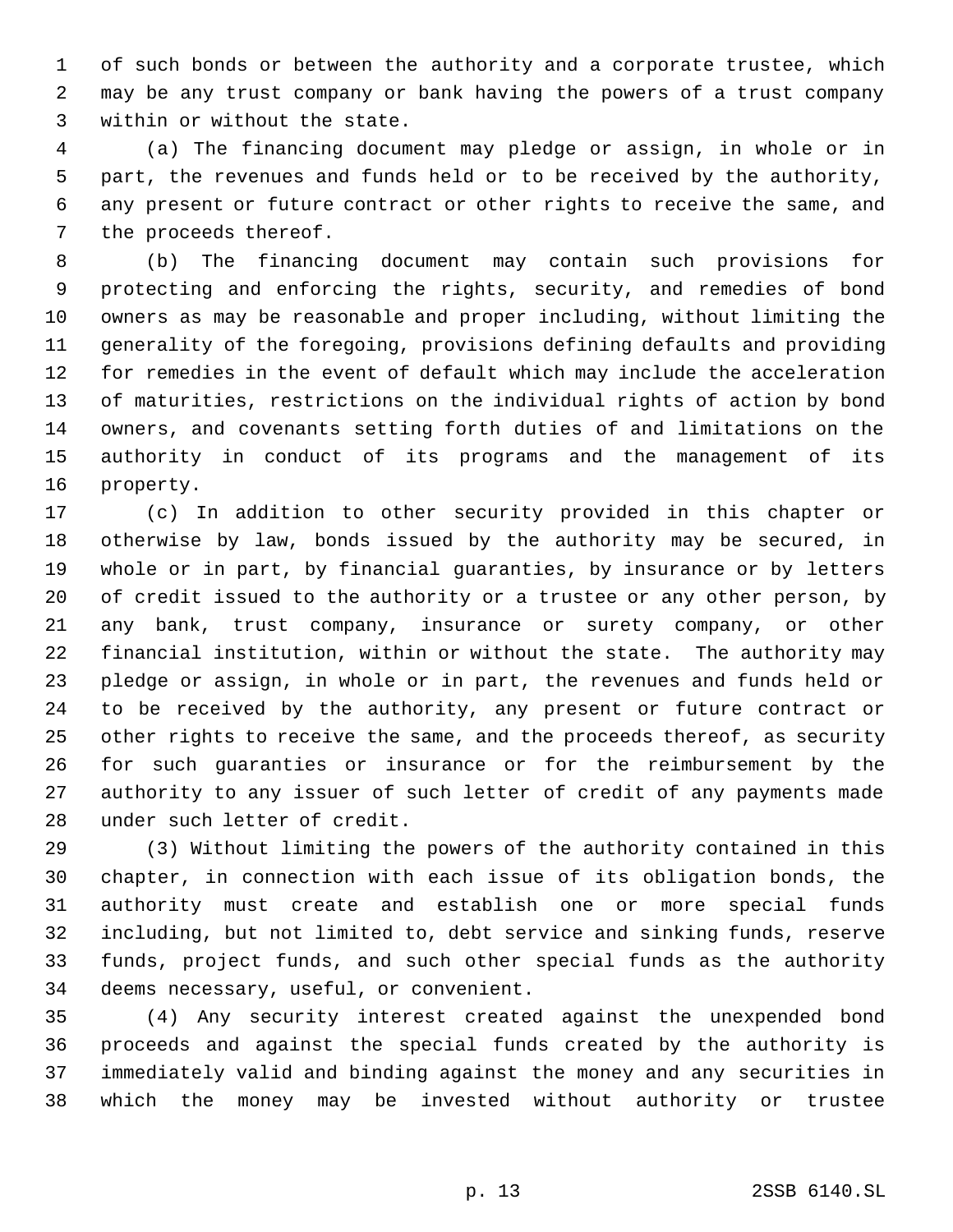possession. The security interest must be prior to any party having any competing claim against the moneys or securities, without filing or recording under Article 9A of the uniform commercial code, Title 62A RCW, and regardless of whether the party has notice of the security interest.

 (5) The bonds may be issued as serial bonds, term bonds, or any other type of bond instrument consistent with the provisions of this chapter. The bonds must bear such date or dates; mature at such time or times; bear interest at such rate or rates, either fixed or 10 variable; be payable at such time or times; be in such denominations; be in such form; bear such privileges of transferability, exchangeability, and interchangeability; be subject to such terms of redemption; and be sold at public or private sale, in such manner, at such time or times, and at such price or prices as the authority determines. The bonds must be executed by the manual or facsimile signatures of the authority's chair and either its secretary or executive director, and may be authenticated by the trustee (if the authority determines to use a trustee) or any registrar which may be designated for the bonds by the authority.

 (6) Bonds may be issued by the authority to refund other outstanding authority bonds, at or prior to maturity of, and to pay any redemption premium on, the outstanding bonds. Bonds issued for refunding purposes may be combined with bonds issued for the financing or refinancing of new projects. Pending the application of the proceeds of the refunding bonds to the redemption of the bonds to be redeemed, the authority may enter into an agreement or agreements with a corporate trustee regarding the interim investment of the proceeds and the application of the proceeds and the earnings on the proceeds to the payment of the principal of and interest on, and the redemption of, the bonds to be redeemed.

 (7) The bonds of the authority may be negotiable instruments under Title 62A RCW.

 (8) Neither the board of directors of the authority, nor its employees or agents, nor any person executing the bonds is personally liable on the bonds or subject to any personal liability or accountability by reason of the issuance of the bonds.

(9) The authority may purchase its bonds with any of its funds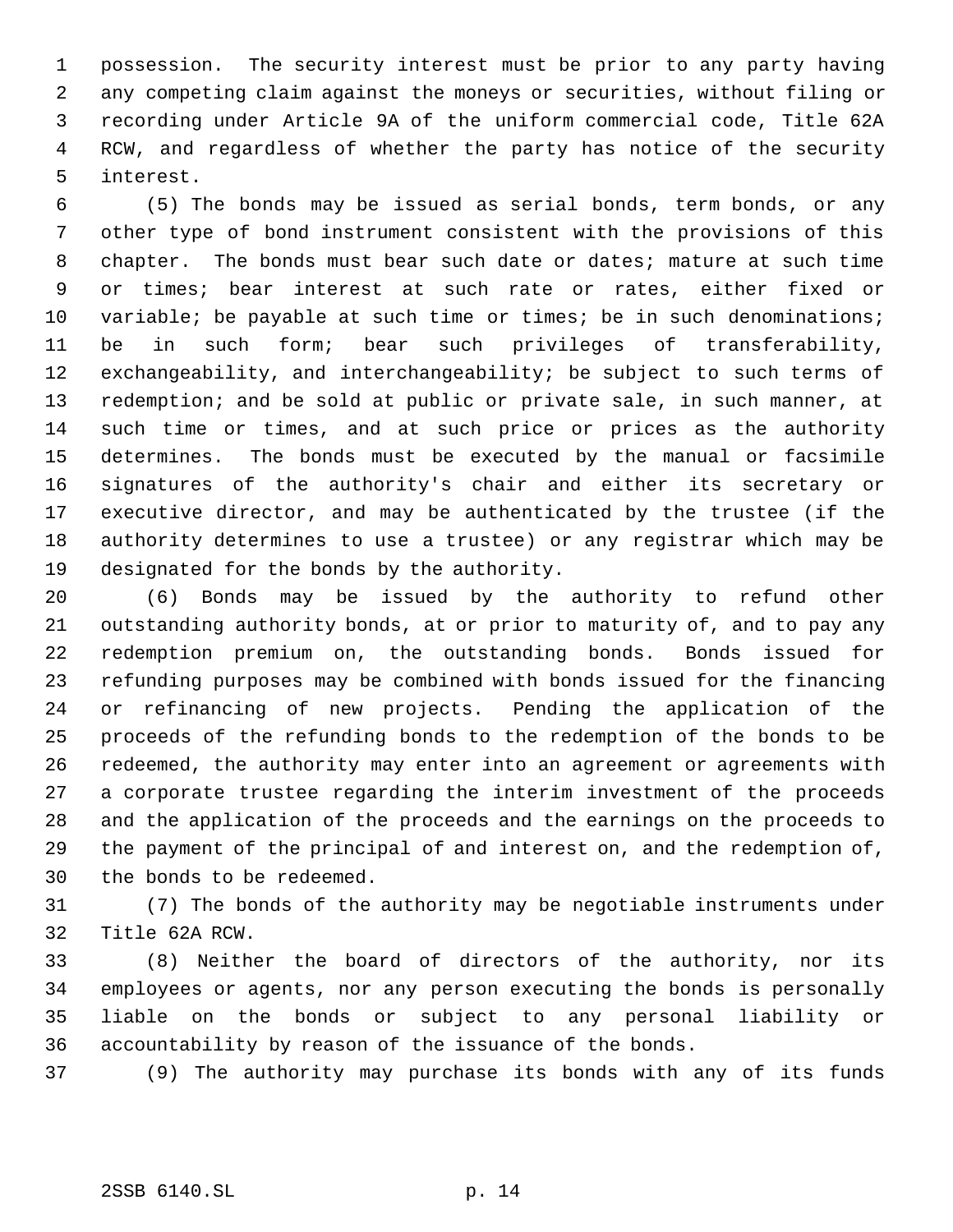available for the purchase. The authority may hold, pledge, cancel, or resell the bonds subject to and in accordance with agreements with bond owners.

 (10) The state finance committee must be notified in advance of the issuance of bonds by the authority in order to promote the orderly offering of obligations in the financial markets.

 NEW SECTION. **Sec. 11.** (1) Bonds issued by an authority established under this chapter are not considered to constitute a debt of the state, of the municipality, or of any other municipal corporation, quasi-municipal corporation, subdivision, or agency of this state or to pledge any or all of the faith and credit of any of these entities. The revenue bonds are payable solely from both the revenues derived as a result of the economic development activities funded by the revenue bonds including, without limitation, amounts received under the terms of any financing document or by reason of any additional security furnished by beneficiaries of the economic development activity in connection with the financing thereof, and money and other property received from private sources. The issuance of bonds under this chapter do not obligate, directly, indirectly, or contingently, the state or any political subdivision of the state to levy any taxes or appropriate or expend any funds for the payment of the principal or the interest on the bonds. Each revenue bond must contain on its face, and any disclosure document prepared in conjunction with the offer and sale of bonds must include, statements to the effect that:

 (a) Neither the state, the municipality, or any other municipal corporation, quasi-municipal corporation, subdivision, or agency of the state is obligated to pay the principal or the interest thereon;

 (b) No tax funds or governmental revenue may be used to pay the principal or interest thereon; and

 (c) Neither any or all of the faith and credit nor the taxing power of the state, the municipality, or any other municipal corporation, quasi-municipal corporation, subdivision, or agency thereof is pledged to the payment of the principal of or the interest on the revenue bond.

 (2) Neither the proceeds of bonds issued under this chapter nor any money used or to be used to pay the principal of, premium, if any, or interest on the bonds constitute public money or property. All of such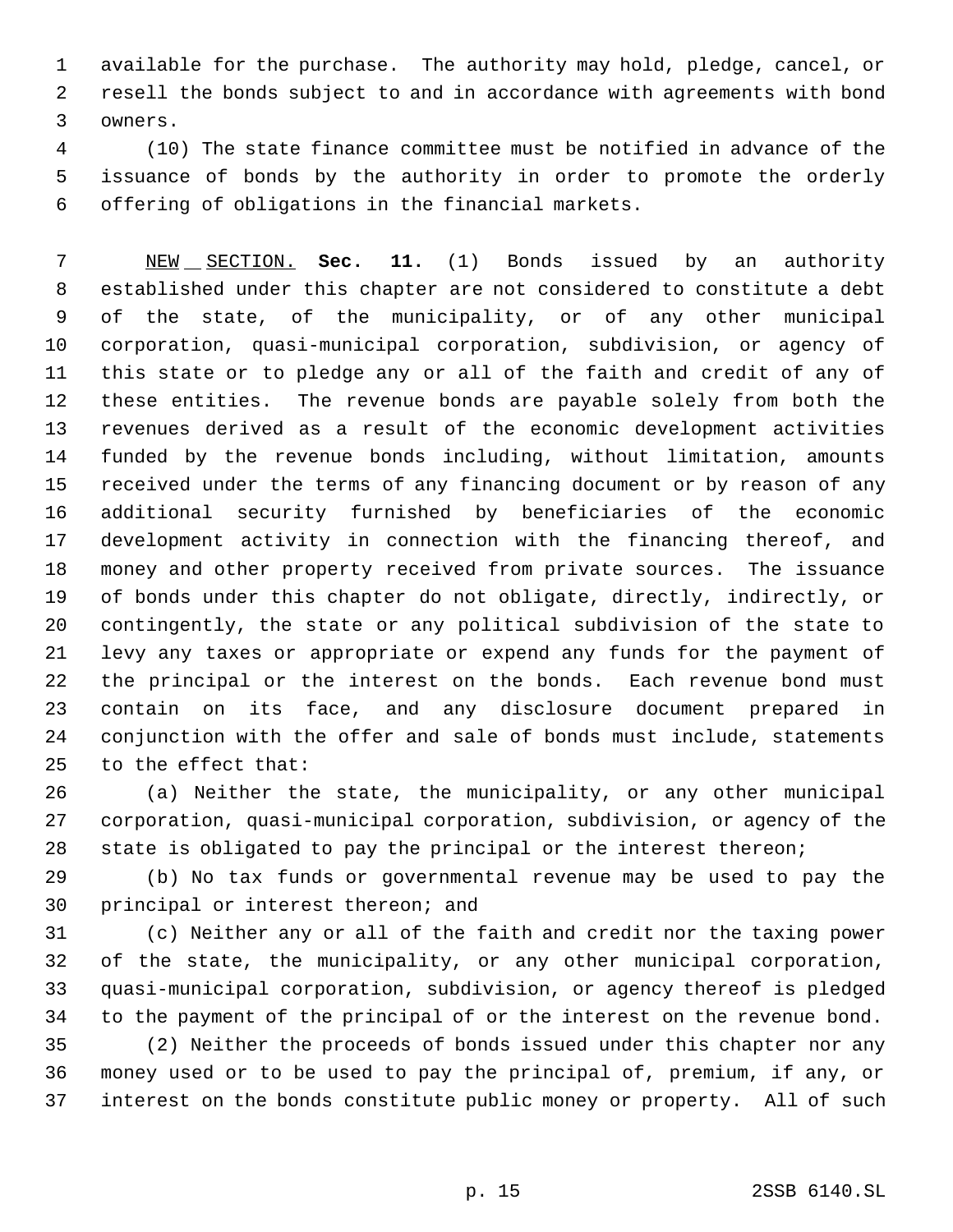money must be kept segregated and set apart from funds of the state and any political subdivision of the state and are not subject to appropriation or allotment by the state or subject to the provisions of chapter 43.88 RCW.

 (3) Contracts entered into by an authority must be entered into in the name of the authority and not in the name of the state or any political subdivision of the state. The obligations of the authority under such contracts are obligations only of the authority and are not, in any way, obligations of the municipality creating the authority or the state. An authority may incur only those financial obligations which will be paid from revenues received pursuant to financing documents, from fees or charges paid by beneficiaries of the economic development activities funded by the revenue bonds, or from the proceeds of revenue bonds.

 NEW SECTION. **Sec. 12.** (1)(a) An authority may enter into financing documents with borrowers regarding bonds issued by the authority that may provide for the payment by each borrower of amounts sufficient, together with other revenues available to the authority, if any, to:

 (i) Pay the borrower's share of the fees established by the authority;

 (ii) Pay the principal of, premium, if any, and interest on outstanding bonds of the authority issued in respect of such borrower 24 as the same become due and payable; and

 (iii) Create and maintain reserves required or provided for by the authority in connection with the issuance of such bonds.

 (b) The payments are not subject to supervision or regulation by any department, committee, board, body, bureau, or agency of the state.

 (2) All money received by or on behalf of the authority with respect to this issuance of its bonds must be trust funds to be held and applied solely as provided in this chapter. The authority, in lieu of receiving and applying the moneys itself, may enter into trust agreement or indenture with one or more banks or trust companies having the power and authority to conduct trust business in the state to:

 (a) Perform all or any part of the obligations of the authority with respect to:

(i) Bonds issued by it;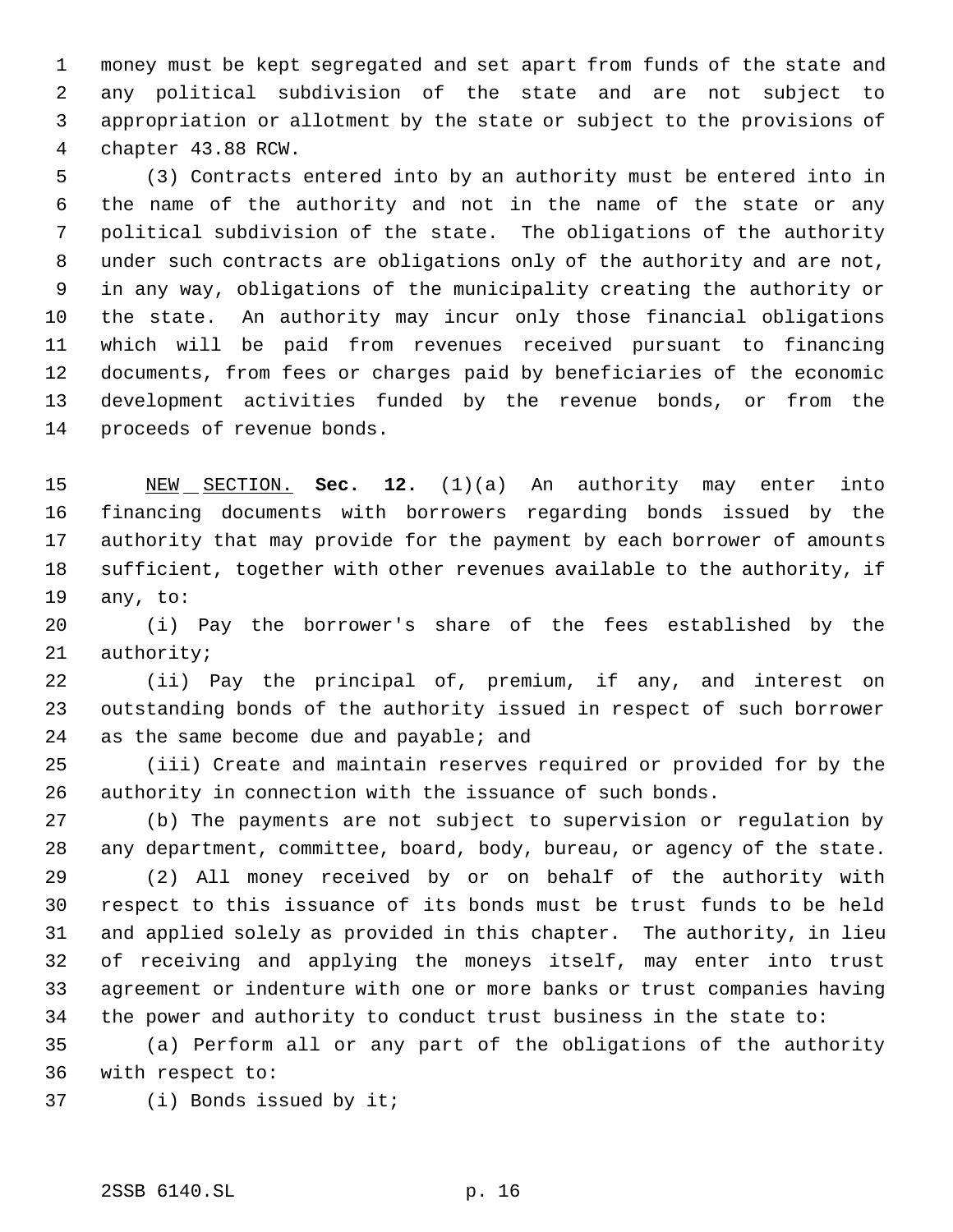(ii) The receipt, investment, and application of the proceeds of the bonds and money paid by a participant or available from other sources for the payment of the bonds;

 (iii) The enforcement of the obligations of a borrower in connection with the financing or refinancing of any project; and

 (iv) Other matters relating to the exercise of the authority's powers under this chapter;

 (b) Receive, hold, preserve, and enforce any security interest or evidence of security interest granted by a participant for purposes of 10 securing the payment of the bonds; and

 (c) Act on behalf of the authority or the owners of bonds of the authority for purposes of assuring or enforcing the payment of the bonds, when due.

 NEW SECTION. **Sec. 13.** (1) Any owner of bonds issued under this chapter by any authority, and the trustee under any trust agreement or indenture, may, either at law or in equity, by suit, action, mandamus, or other proceeding, protect and enforce any of their respective rights, and may become the purchaser at any foreclosure sale if the person is the highest bidder, except to the extent the rights given are restricted by the authority in any bond resolution or trust agreement or indenture authorizing the issuance of the bonds.

 (2) The bonds of an authority are securities in which all public officers and bodies of this state and all counties, cities, municipal corporations, and political subdivisions, all banks, eligible banking organizations, bankers, trust companies, savings banks and institutions, building and loan associations, savings and loan associations, investment companies, insurance companies and associations, and all executors, administrators, guardians, trustees, and other fiduciaries may legally invest any sinking funds, moneys, or other funds belonging to them or within their control. However, a municipality under the auspices of which an authority was created and the county, city, or town within whose planning jurisdiction the economic development activity to be financed lies, may not invest in bonds issued by the authority.

 NEW SECTION. **Sec. 14.** This chapter provides a complete, additional, and alternative method for accomplishing the purposes of